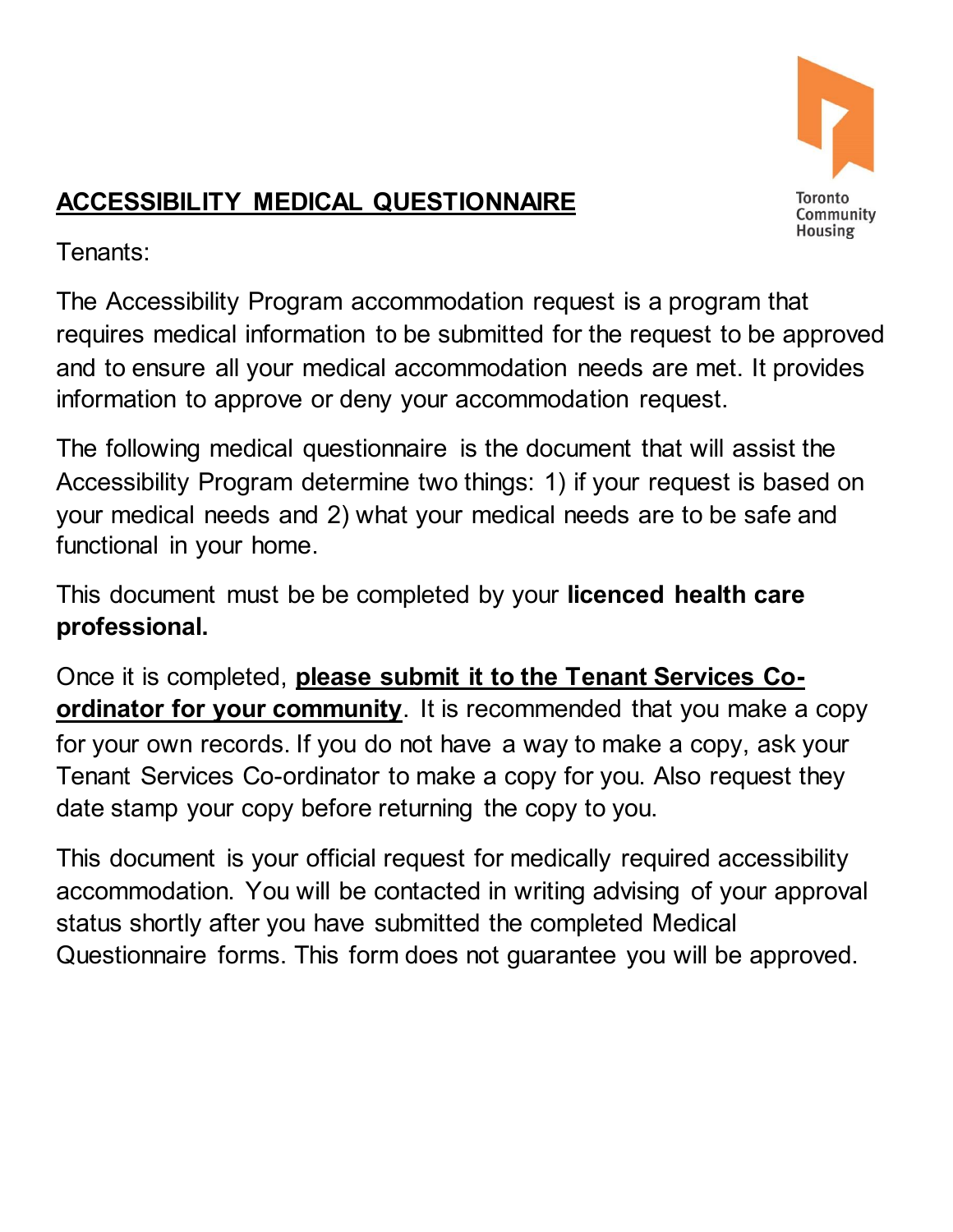# **ACCOMMODATION / ACCESSIBILITY REQUEST**

 If you are a current Toronto Community Housing tenant who requires an accessible unit, unit modifications, or other accommodation based on a *Human Rights Code*  identified need, please have a qualified medical practitioner who is licensed to practice in Canada complete this form.

 While some requests may result in a transfer to another Toronto Community Housing unit, Toronto Community Housing will always try to reasonably accommodate the need in the current unit before considering a transfer.

 If you need this information in an alternative format or another language, please contact the Client Care Centre at 416-981-5500.

## **Important note to licensed healthcare professionals and their patients:**

- The use of a **scooter** or **walker** does not necessarily qualify a patient for a modified unit or a transfer to another unit.
- **Modified units** provide varying degrees of modifications and accessibility depending on individual need.

# **PATIENT INFORMATION**

 To be completed by a qualified medical practitioner who is licensed to practice in Canada:

|    | <b>Patient details:</b>                                                                                                                                                                                                        |         |
|----|--------------------------------------------------------------------------------------------------------------------------------------------------------------------------------------------------------------------------------|---------|
|    | First name: The contract of the contract of the contract of the contract of the contract of the contract of the contract of the contract of the contract of the contract of the contract of the contract of the contract of th |         |
|    | Last name:                                                                                                                                                                                                                     |         |
|    | Address:                                                                                                                                                                                                                       | Unit #: |
|    |                                                                                                                                                                                                                                |         |
|    | Parent/Guardian's name (if patient under 18):                                                                                                                                                                                  |         |
|    |                                                                                                                                                                                                                                |         |
| 2. | How many years has this patient been under your care?                                                                                                                                                                          |         |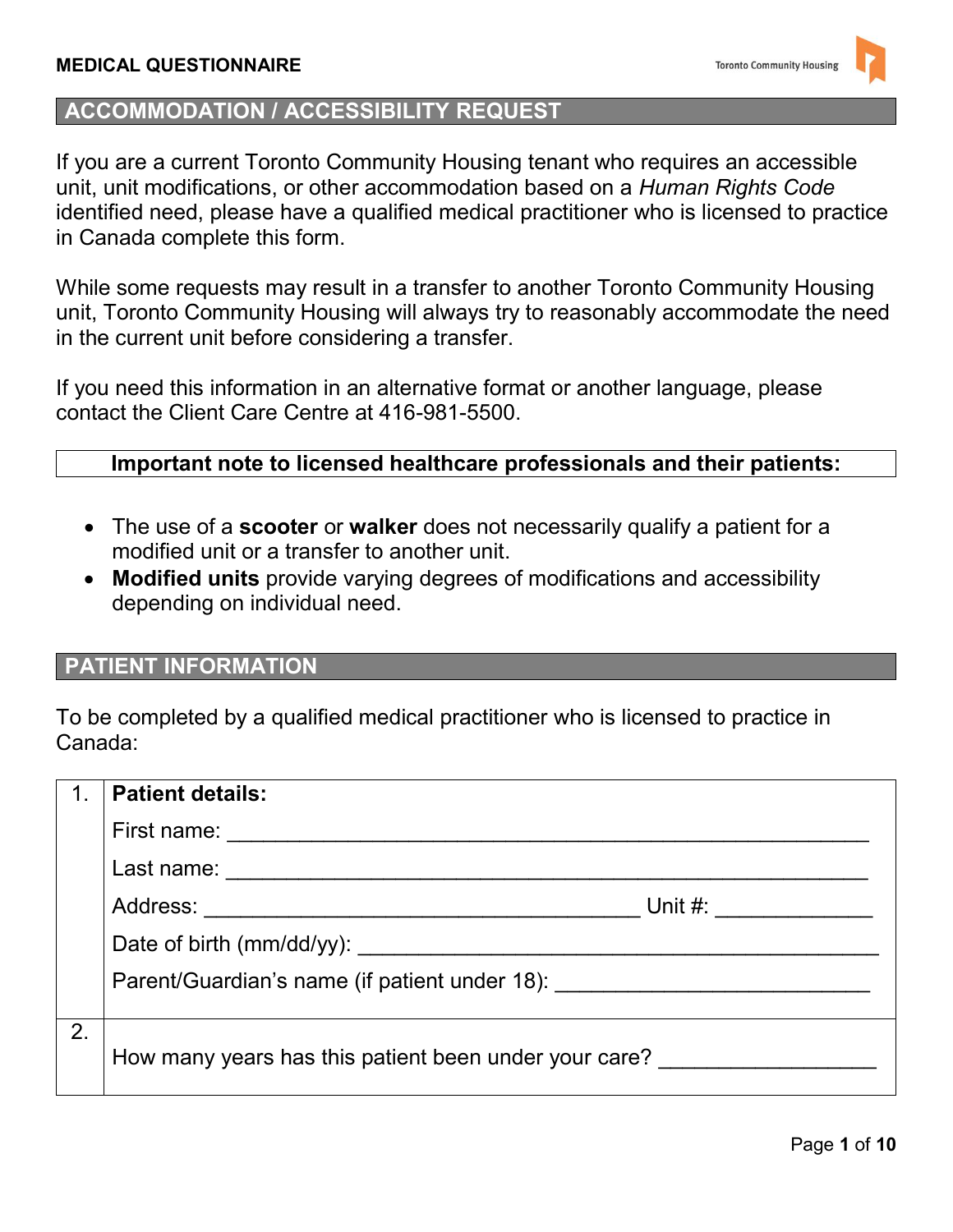| 3.<br>4.       | You understand and agree that you are providing your own qualified medical<br>opinion with respect to the facts stated in this form and you understand and<br>agree that when this form refers to a "medical reaction", the reaction referred to<br>is one that is outside the range of how an average person would react.<br>$\Box$ Yes<br>$\square$ No<br>Please provide your medical opinion with respect to the patient's functional<br>abilities that are relevant and apply. Include additional details in section 6.<br>If the ability is not relevant to the request, place a diagonal line through the text |                               |                                                          |
|----------------|----------------------------------------------------------------------------------------------------------------------------------------------------------------------------------------------------------------------------------------------------------------------------------------------------------------------------------------------------------------------------------------------------------------------------------------------------------------------------------------------------------------------------------------------------------------------------------------------------------------------|-------------------------------|----------------------------------------------------------|
| a.             | box.<br><b>Standing</b><br><b>Walking</b><br><b>Stair Climbing</b>                                                                                                                                                                                                                                                                                                                                                                                                                                                                                                                                                   |                               |                                                          |
|                | $\Box$ Full abilities                                                                                                                                                                                                                                                                                                                                                                                                                                                                                                                                                                                                | $\Box$ Full abilities         | $\Box$ Full abilities                                    |
|                | $\Box$ Up to 100 metres                                                                                                                                                                                                                                                                                                                                                                                                                                                                                                                                                                                              | $\Box$ Up to 15 minutes       | $\Box$ Up to 5 steps                                     |
|                | $\Box$ 100-200 metres                                                                                                                                                                                                                                                                                                                                                                                                                                                                                                                                                                                                | $\Box$ 15-30 minutes          | $\square$ 5-10 steps                                     |
|                | $\Box$ Other (specify)                                                                                                                                                                                                                                                                                                                                                                                                                                                                                                                                                                                               | $\Box$ Other (specify)        | $\Box$ Other (specify)                                   |
|                |                                                                                                                                                                                                                                                                                                                                                                                                                                                                                                                                                                                                                      |                               |                                                          |
| b <sub>1</sub> | <b>Sitting</b>                                                                                                                                                                                                                                                                                                                                                                                                                                                                                                                                                                                                       | <b>Lifting Floor to Waist</b> | <b>Lifting Waist to</b>                                  |
|                | $\Box$ Full abilities                                                                                                                                                                                                                                                                                                                                                                                                                                                                                                                                                                                                | $\Box$ Full abilities         | <b>Shoulder</b>                                          |
|                | $\Box$ Up to 30 min                                                                                                                                                                                                                                                                                                                                                                                                                                                                                                                                                                                                  | $\Box$ Up to 5 kg             | $\Box$ Full abilities                                    |
|                | $\square$ 30 min-1 hour                                                                                                                                                                                                                                                                                                                                                                                                                                                                                                                                                                                              | $\Box$ 5-10 kg                | $\Box$ Up to 5 kg                                        |
|                | $\Box$ Other (specify)                                                                                                                                                                                                                                                                                                                                                                                                                                                                                                                                                                                               | Other (specify)               | $\Box$ 5-10 kg                                           |
|                |                                                                                                                                                                                                                                                                                                                                                                                                                                                                                                                                                                                                                      |                               | Other (specify)                                          |
|                |                                                                                                                                                                                                                                                                                                                                                                                                                                                                                                                                                                                                                      |                               |                                                          |
| C.             | Hearing: able to hear in-suite and building smoke<br>and CO alarms<br>$\Box$ Yes $\Box$ No                                                                                                                                                                                                                                                                                                                                                                                                                                                                                                                           |                               | <b>Hearing: Other relevant</b><br>restrictions (specify) |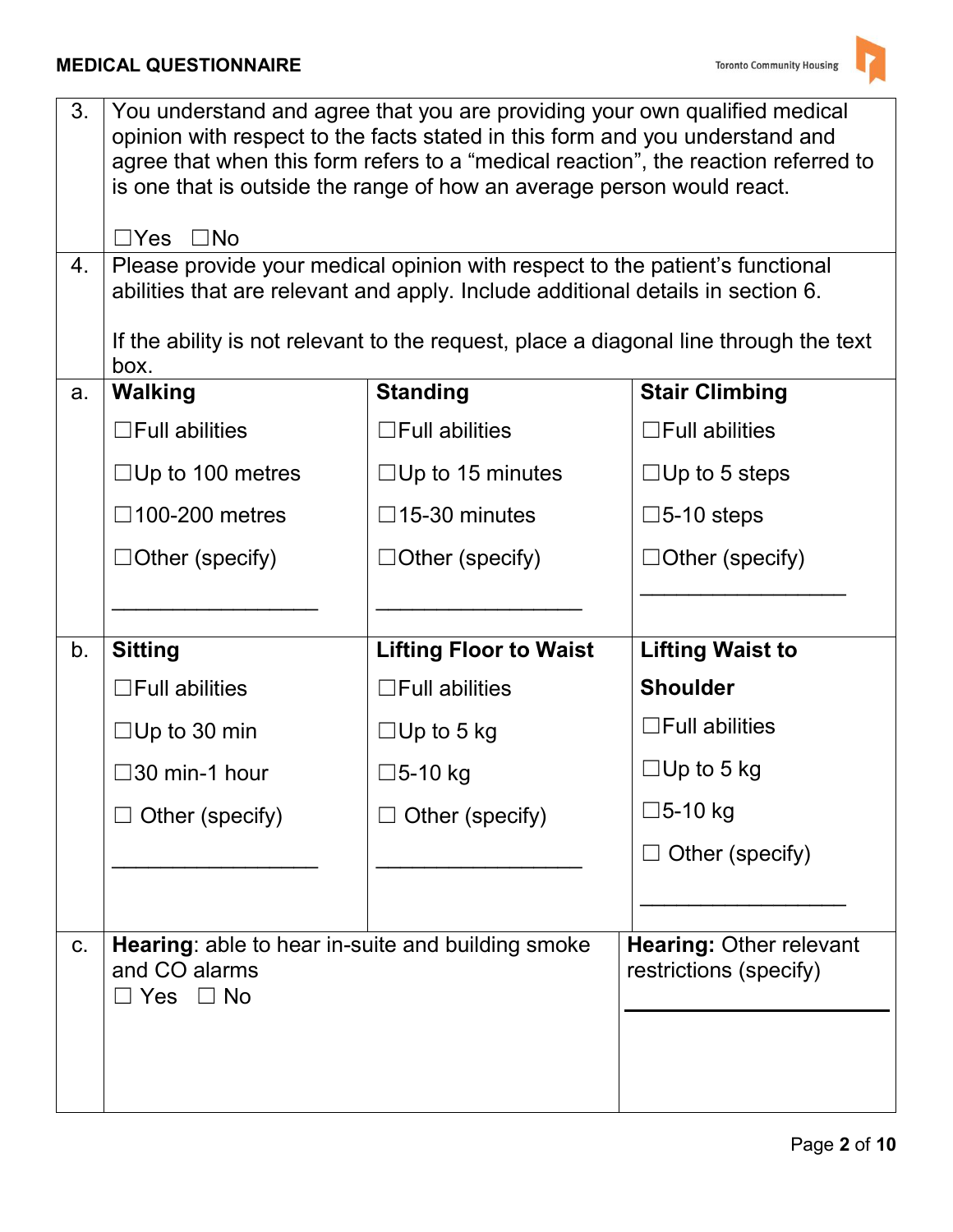| d. | <b>Chemicals or Scents</b><br>$\Box$ No restrictions/full<br>abilities<br>$\Box$ Medical reaction<br>triggered by scent<br>$\Box$ Medical reaction<br>triggered by touch<br>$\Box$ Other (specify)                                                                                      | <b>Chemicals or Scents:</b><br>How long after<br>exposure does reaction<br>subside?<br>$\square$ Within 5 minutes (e.g.<br>of mopping floor)<br>$\Box$ 5-15 minutes<br>$\Box$ 15-30 minutes<br>$\Box$ Other (specify) | <b>Chemicals or Scents:</b><br><b>Distance from patient</b><br>$\Box$ Within 5 feet from<br>areas patient occupies<br>$\Box$ 5-20 feet from areas<br>patient occupies<br>$\Box$ Other (specify) |
|----|-----------------------------------------------------------------------------------------------------------------------------------------------------------------------------------------------------------------------------------------------------------------------------------------|-----------------------------------------------------------------------------------------------------------------------------------------------------------------------------------------------------------------------|-------------------------------------------------------------------------------------------------------------------------------------------------------------------------------------------------|
| e. | <b>Chemicals/Scents:</b> The following chemicals or scents cause a medical reaction<br>(list names of chemicals and severity of reaction):                                                                                                                                              |                                                                                                                                                                                                                       |                                                                                                                                                                                                 |
| f. | <b>Environmental exposure</b><br>$\Box$ No restrictions/full abilities<br>$\Box$ Medical reaction triggered by heat (specify<br>temperature, duration and reaction)<br>$\Box$ Medical reaction triggered cold (specify<br>temperature, duration and reaction)<br>$\Box$ Other (Specify) |                                                                                                                                                                                                                       | <b>Noise</b><br>Within 5 feet from areas<br>patient occupies<br>$\Box$ 5-20 feet from areas<br>patient occupies<br>Other (specify)                                                              |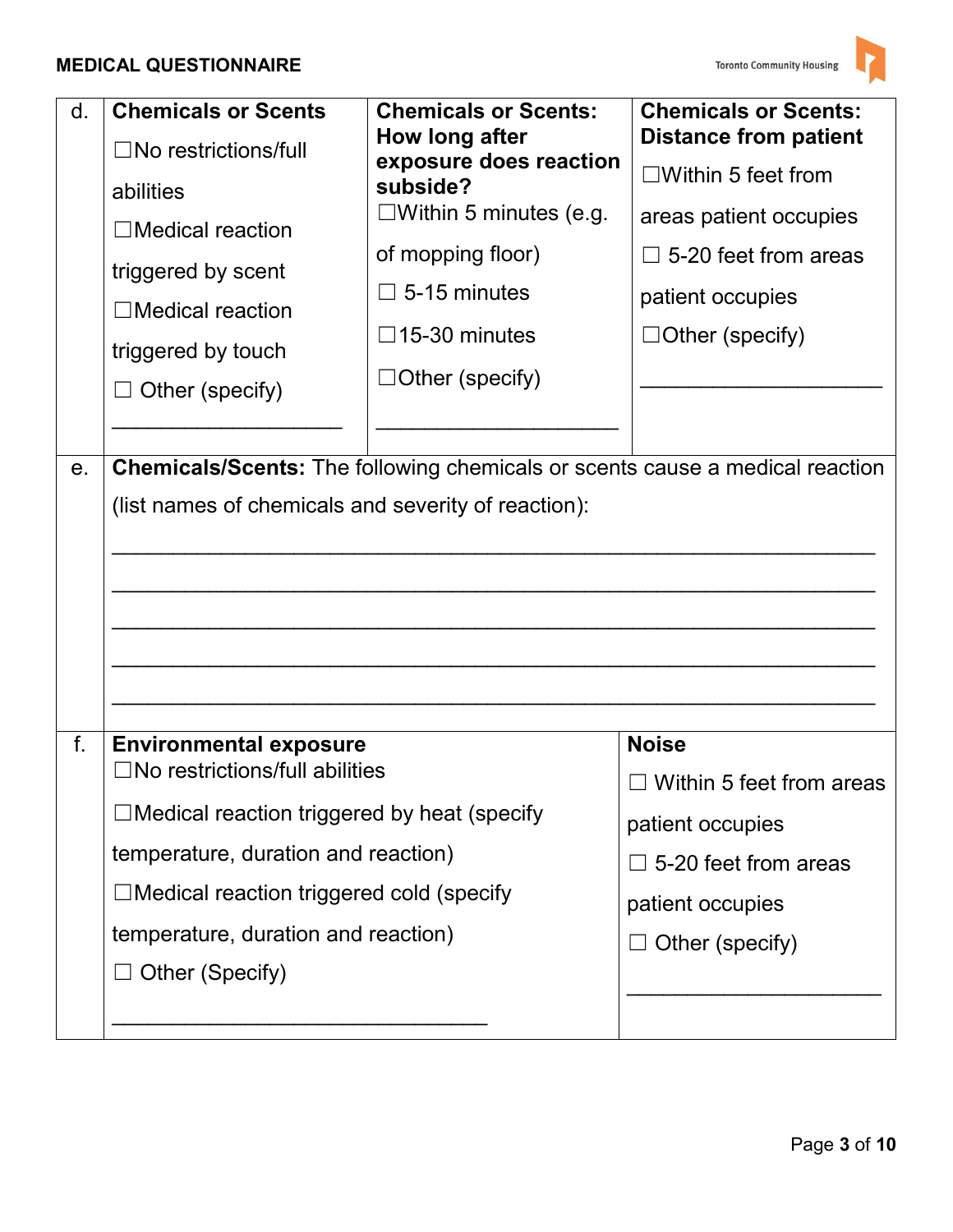| 5. | Please provide your medical opinion with respect to the patient's functional<br>restrictions that are relevant and apply. Include additional details in section 6.<br>If the ability is not relevant to the request, place a diagonal line through the text |                          |                       |              |
|----|-------------------------------------------------------------------------------------------------------------------------------------------------------------------------------------------------------------------------------------------------------------|--------------------------|-----------------------|--------------|
|    | box.                                                                                                                                                                                                                                                        |                          |                       |              |
| a. | <b>Bending/twisting or repetitive movement</b><br>(specify) $\Box$                                                                                                                                                                                          | Left                     | Limited use of hands: | Right        |
|    |                                                                                                                                                                                                                                                             |                          | gripping              |              |
|    |                                                                                                                                                                                                                                                             |                          | pushing/pulling       |              |
|    |                                                                                                                                                                                                                                                             | $\overline{\phantom{0}}$ | twisting              |              |
|    |                                                                                                                                                                                                                                                             | $\Box$                   | hand strength         |              |
|    |                                                                                                                                                                                                                                                             |                          | other (specify)       |              |
|    |                                                                                                                                                                                                                                                             |                          |                       |              |
| 6. | Additional comments on abilities and/or restrictions                                                                                                                                                                                                        |                          |                       |              |
|    |                                                                                                                                                                                                                                                             |                          |                       |              |
|    |                                                                                                                                                                                                                                                             |                          |                       |              |
|    |                                                                                                                                                                                                                                                             |                          |                       |              |
|    |                                                                                                                                                                                                                                                             |                          |                       |              |
|    |                                                                                                                                                                                                                                                             |                          |                       |              |
| 7. | Does the patient use a mobility device that is medically required?                                                                                                                                                                                          |                          |                       | Yes          |
|    | $\square$ No                                                                                                                                                                                                                                                |                          |                       |              |
|    | If yes, what mobility device(s) is required (check all that apply):<br>Cane<br>$\Box$ Stationary walker                                                                                                                                                     |                          |                       |              |
|    | $\Box$ Rolling walker<br>Gurney wheelchair                                                                                                                                                                                                                  |                          |                       |              |
|    | Wheelchair stroller<br><b>Manual wheelchair</b><br>$\Box$                                                                                                                                                                                                   |                          |                       |              |
|    | Electric wheelchair<br>Scooter<br>$\Box$                                                                                                                                                                                                                    |                          |                       |              |
|    | Hoyer lift                                                                                                                                                                                                                                                  |                          |                       |              |
|    | Other (specify)                                                                                                                                                                                                                                             |                          |                       |              |
| 8. | Is the patient currently hospitalized? If yes, is expected discharge                                                                                                                                                                                        |                          |                       | $\Box$ Yes   |
|    | imminent?                                                                                                                                                                                                                                                   |                          |                       | $\square$ No |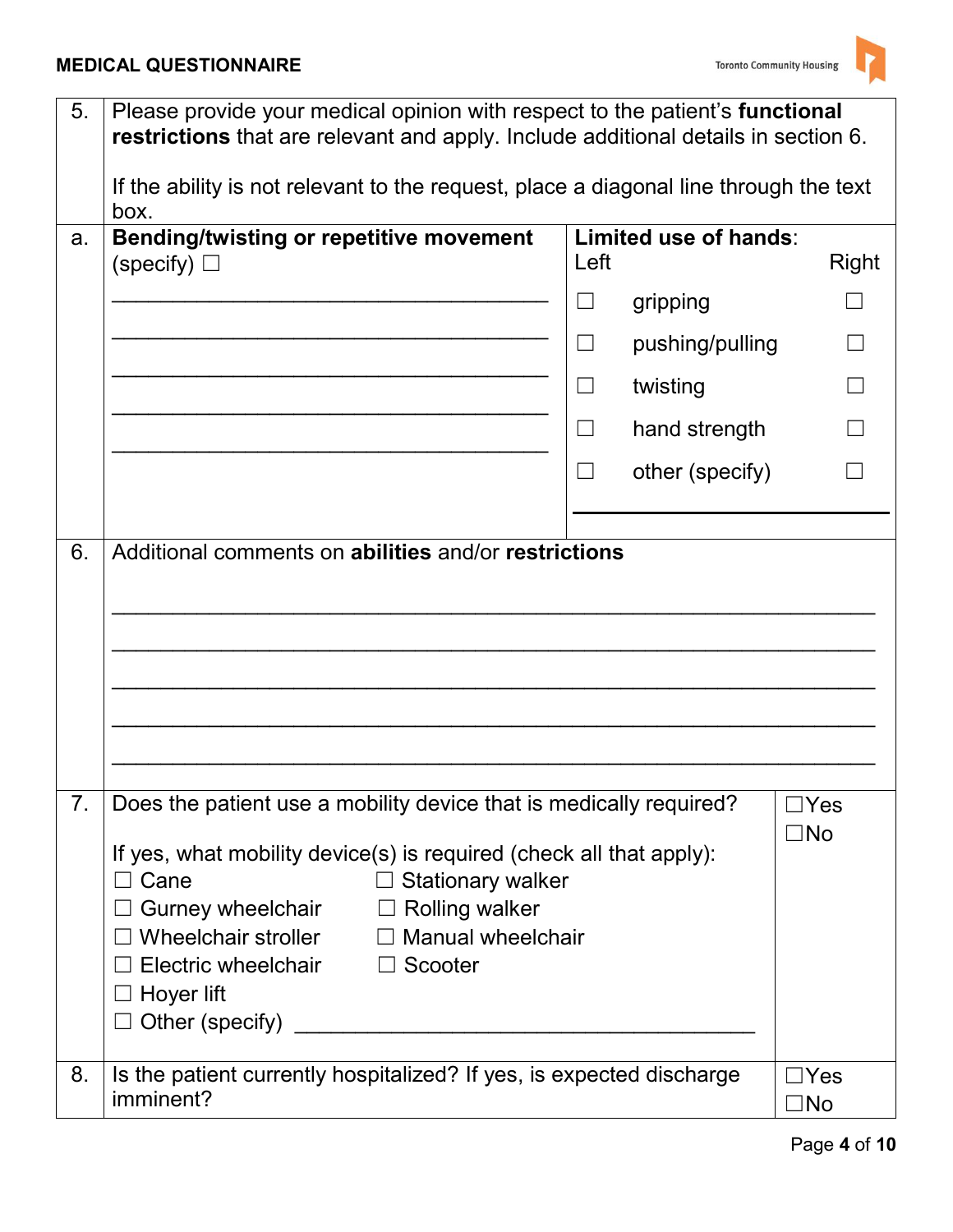| 9.  | Are the functional restrictions temporary and expected to be<br>resolved or substantially resolved within the year (e.g. broken<br>ankle)?                                                                                             |                            |
|-----|----------------------------------------------------------------------------------------------------------------------------------------------------------------------------------------------------------------------------------------|----------------------------|
| 10. | Can the patient access and use the bathroom (including bathing or<br>showering facilities) in their current unit?                                                                                                                      |                            |
| a.  | Can the patient use a bathtub?                                                                                                                                                                                                         | $\Box$ Yes<br>$\square$ No |
| b.  | Does the patient require a walk-in/roll-in shower?                                                                                                                                                                                     | $\Box$ Yes<br>$\square$ No |
| C.  | Does the patient require additional knee clearance under the sink?                                                                                                                                                                     | $\Box$ Yes<br>$\square$ No |
| d.  | For any other requirements the patient has in their bathroom, please explain<br>further in section 6.                                                                                                                                  |                            |
| 11. | Can the patient access and use the kitchen facilities in their current<br>unit?                                                                                                                                                        | $\Box$ Yes<br>$\square$ No |
|     | If no, explain further in section 6.                                                                                                                                                                                                   |                            |
| a.  | Can the patient access their oven and fridge?                                                                                                                                                                                          | $\Box$ Yes<br>$\square$ No |
|     |                                                                                                                                                                                                                                        |                            |
| b.  | Does the patient require additional knee clearance under the sink or<br>kitchen counter?                                                                                                                                               | $\Box$ Yes<br>$\square$ No |
| C.  | What is the patient's reach capacity (i.e. ability to access items from kitchen<br>cupboards)?                                                                                                                                         |                            |
| d.  | For any other requirements the patient has in their kitchen, please explain<br>further in section 6.                                                                                                                                   |                            |
| 12. | Do the functional restrictions prevent the patient from being able to<br>perform activities of daily living in their unit (i.e. self-care, personal<br>hygiene, eating, making decisions, completing tasks, etc.)?<br>If yes, specify: | $\Box$ Yes<br>$\square$ No |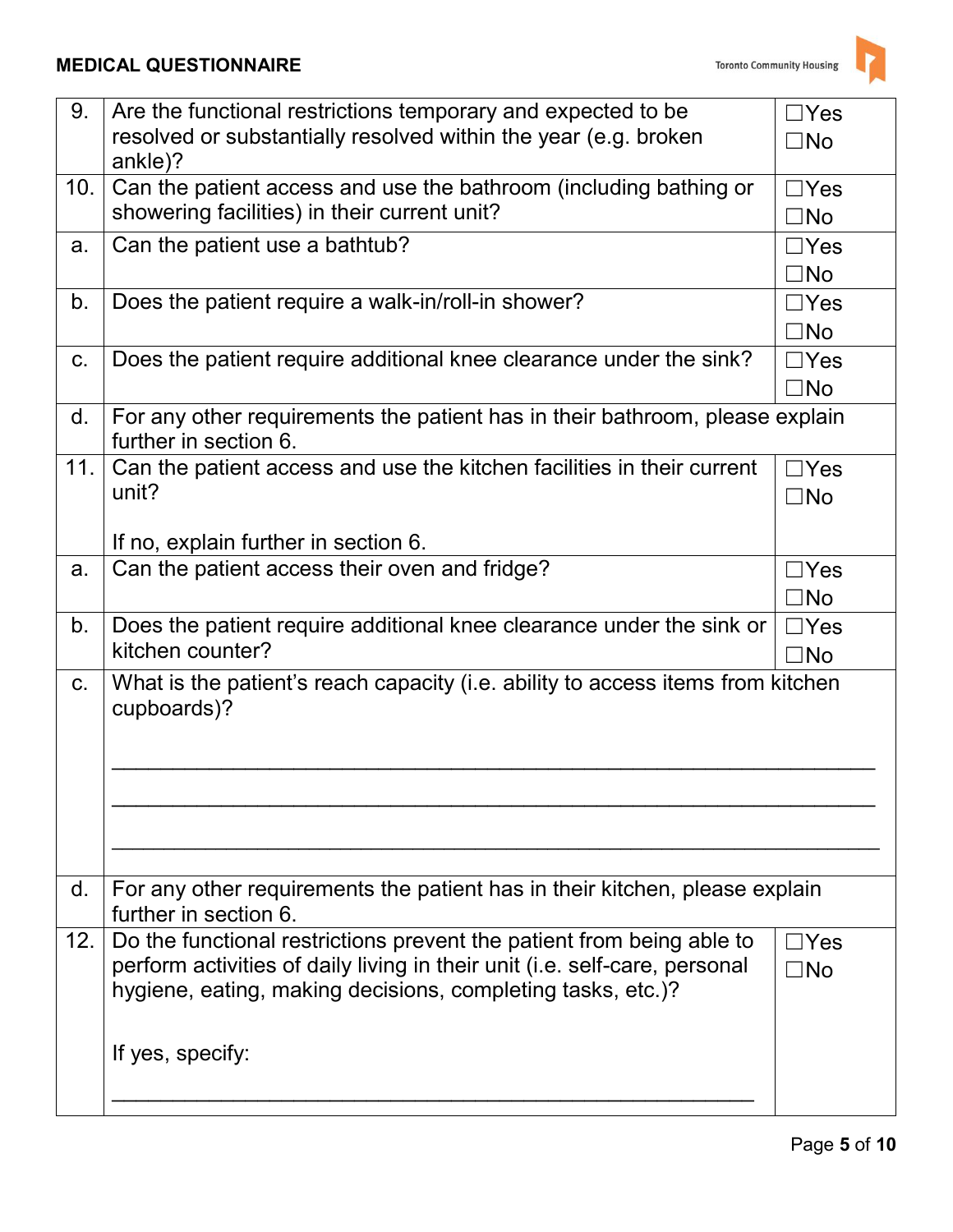

| 13. | What measures might (by the household and by Toronto Community Housing)<br>enable the household member to perform activities of daily living in their existing<br>unit?                                            |                            |
|-----|--------------------------------------------------------------------------------------------------------------------------------------------------------------------------------------------------------------------|----------------------------|
|     |                                                                                                                                                                                                                    |                            |
| 14. | If the patient is seeking a transfer to another residential unit, what are you<br>expecting the other unit to have (that the patient's current unit does not have)<br>that would address the needs of the patient? |                            |
|     |                                                                                                                                                                                                                    |                            |
| 15. | Is the unit causing or contributing to the impairment?<br>If yes, how is it doing so?                                                                                                                              | $\Box$ Yes<br>$\square$ No |
| 16. | In your professional opinion, do you believe that nothing short of a<br>move will result in the household member being able to perform<br>activities of daily living in their unit?                                | $\Box$ Yes<br>$\square$ No |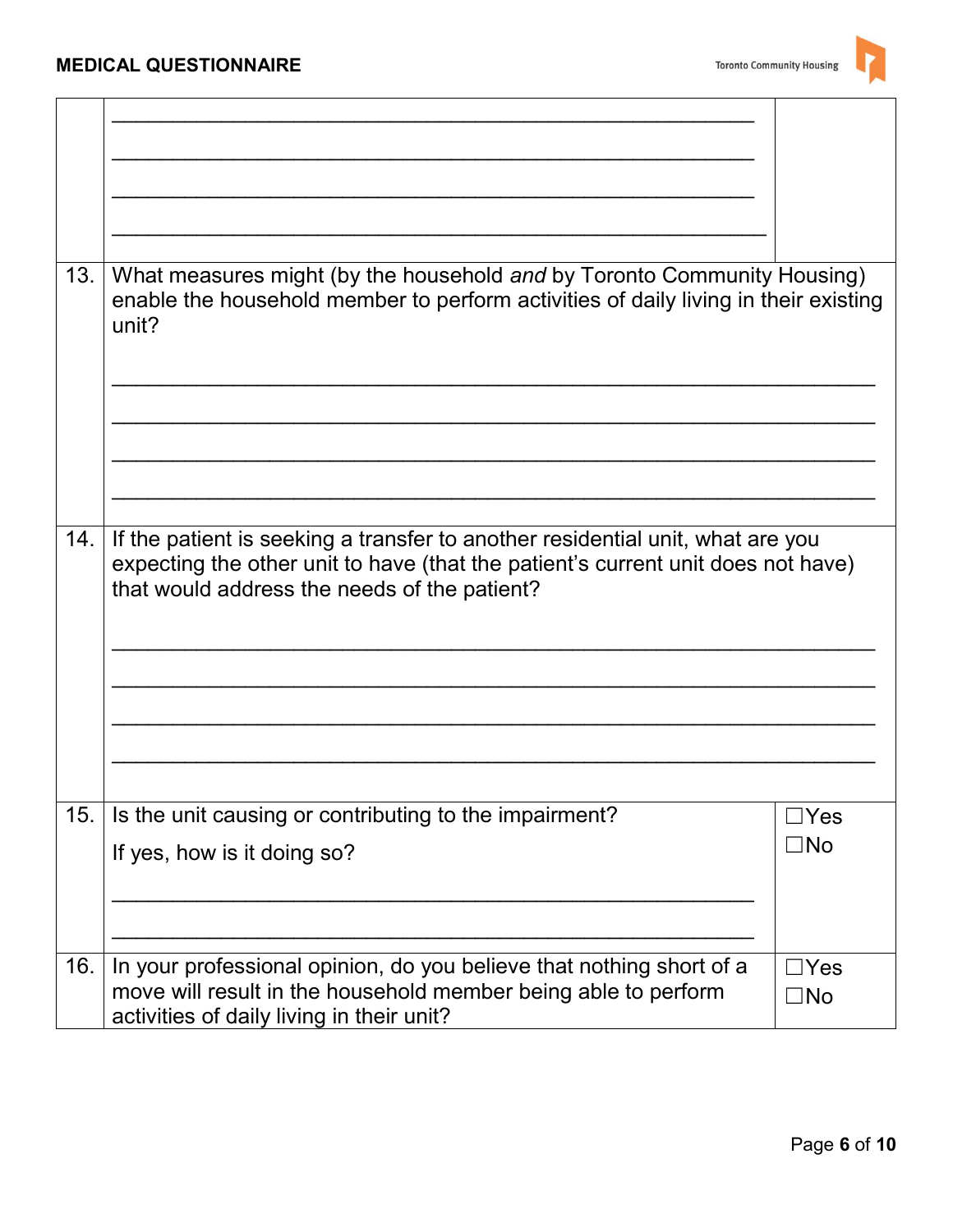## **Specific Information related to Request for Additional Bedroom**

#### **Important Note to Doctors and their Patients**

The City of Toronto has established Local Occupancy Standards for rent-geared-to income housing. These Standards permit a household to qualify for an extra bedroom if:

 A. A spouse who would normally share a bedroom requires a separate bedroom because of a disability. Spouses will not normally qualify for an additional bedroom unless a second bed cannot be accommodated within a shared bedroom.

A household will not qualify for an additional bedroom based on a snoring condition alone.

- B. A room is required to store equipment that a member of the household needs because of a permanent disability, and the equipment is too large to be reasonably accommodated in a unit size for which the household would normally qualify. The following equipment will not normally qualify a household for an additional bedroom:
	- i. continuous positive airway pressure (CPAP) machines;
	- ii. air-filtration systems;
	- iii. vaporizers or humidifiers;
	- iv. walkers, wheelchairs, or scooters;
	- v. massage tables; or
	- vi. exercise equipment.
- C. An additional bedroom is required for an individual who is not a member of the household but who occupies the unit to provide full-time overnight support services to a member of the household. The household must also submit the Caregiver application forms with these types of requests.

When a household requests an extra bedroom for a medical reason, Toronto Community Housing must determine if the household qualifies under the Local Occupancy Standards. From time to time, Toronto Community Housing may ask for new information to verify that the household still qualifies for the extra bedroom.

If the patient is requesting an additional bedroom, please complete the following along with the other information requested above in this form: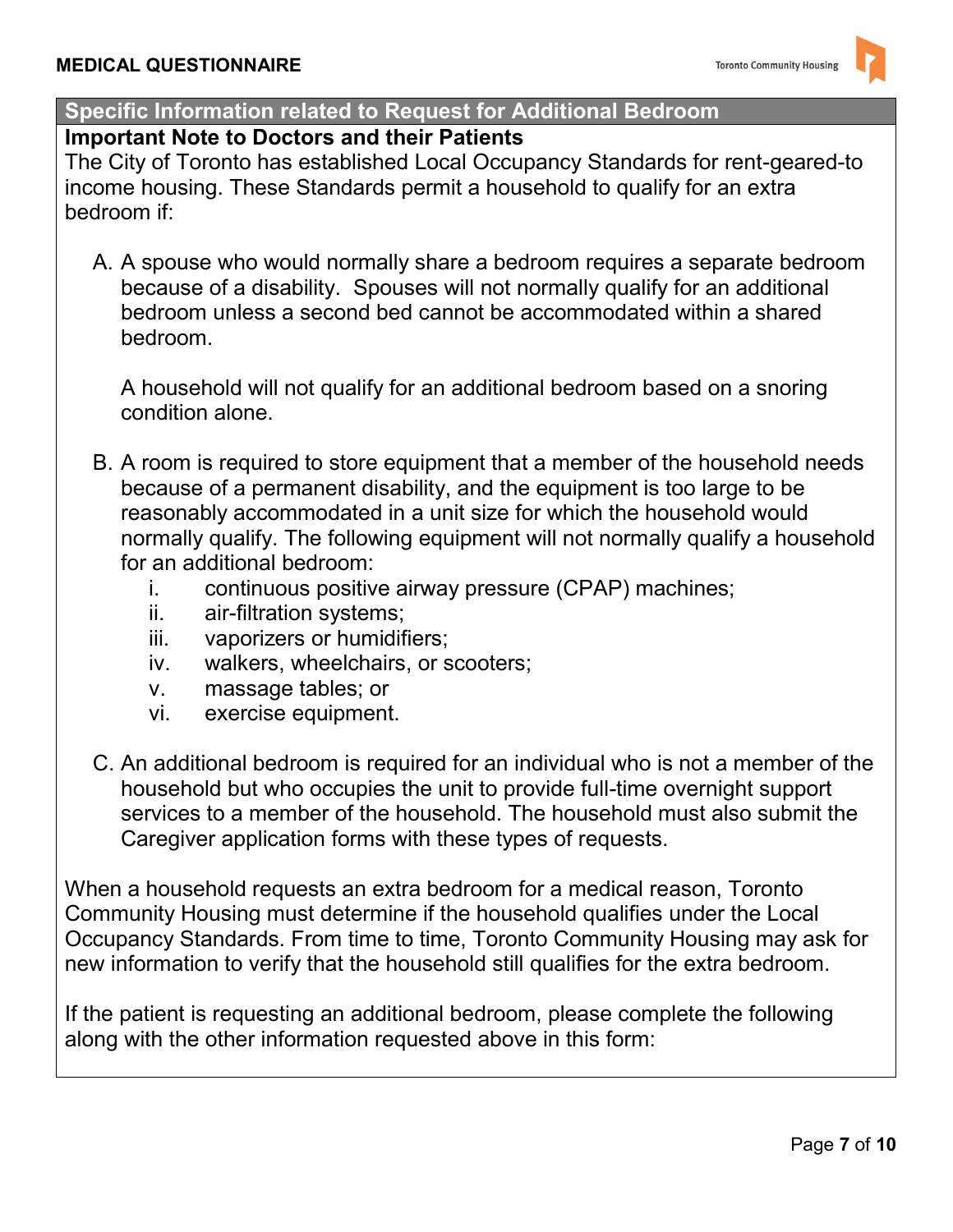| 17.                                                                               | Why does a person with this medical condition or disability need an additional       |                 |  |
|-----------------------------------------------------------------------------------|--------------------------------------------------------------------------------------|-----------------|--|
|                                                                                   | bedroom?                                                                             |                 |  |
|                                                                                   |                                                                                      |                 |  |
|                                                                                   |                                                                                      |                 |  |
|                                                                                   |                                                                                      |                 |  |
| 18.                                                                               | Is a room required to store medical equipment?                                       | ∃Yes<br>∃No     |  |
| a.                                                                                | If yes, what is the medical equipment?                                               |                 |  |
|                                                                                   |                                                                                      |                 |  |
| b.                                                                                | What are the dimensions of the medical equipment?                                    |                 |  |
|                                                                                   |                                                                                      |                 |  |
| C.                                                                                | The bedroom(s) in this unit are the following size(s) (TCHC staff to complete):      |                 |  |
|                                                                                   |                                                                                      |                 |  |
| d.                                                                                | Can the medical equipment reasonably be accommodated in the                          | $\exists$ Yes   |  |
|                                                                                   | current unit?                                                                        | $\square$ No    |  |
|                                                                                   | If no, please explain why, and explain what square footage is                        |                 |  |
|                                                                                   | required:                                                                            |                 |  |
| 19.                                                                               | Does your patient's disability require them to have a separate                       | $\exists$ Yes   |  |
|                                                                                   | bedroom to accommodate a full-time overnight caregiver who is not                    | $\square$ No    |  |
|                                                                                   | part of the household?                                                               |                 |  |
|                                                                                   | If yes, what services do they require?                                               |                 |  |
|                                                                                   |                                                                                      |                 |  |
| 20.                                                                               | Is the need for full-time overnight care long-term?                                  | $\sqsupset$ Yes |  |
|                                                                                   | If no, how long will the patient need overnight care?                                | $\square$ No    |  |
|                                                                                   |                                                                                      |                 |  |
|                                                                                   | If a full-time overnight caregiver is required, the household must also complete the |                 |  |
| Home Care Agency's Verification Form, or the Caregiver's Verification Form if the |                                                                                      |                 |  |
| caregiver is not affiliated with a home care agency.                              |                                                                                      |                 |  |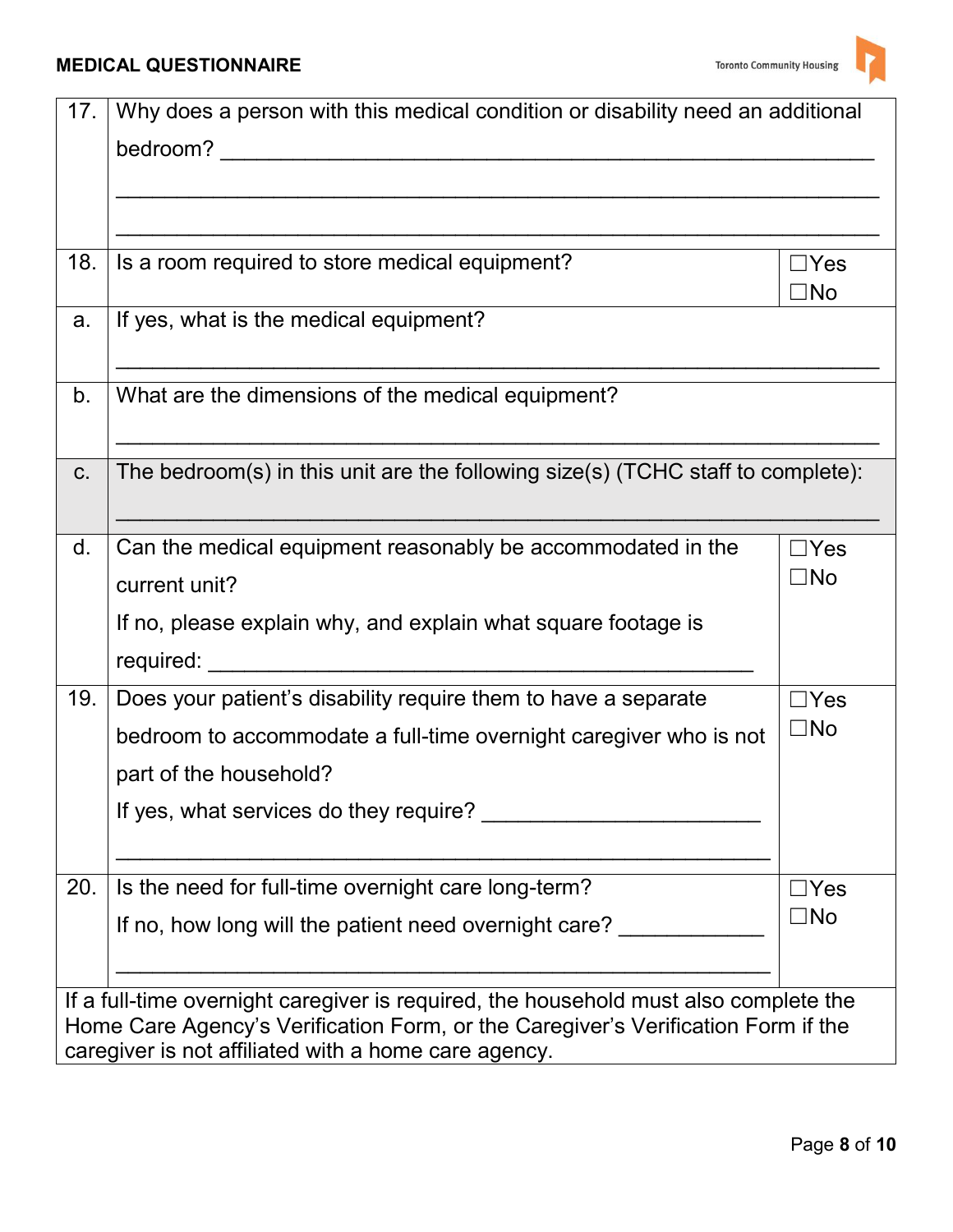| Licensed Healthcare Professional (LHCP)                                                                                                       |                                                                                                                                      |  |  |
|-----------------------------------------------------------------------------------------------------------------------------------------------|--------------------------------------------------------------------------------------------------------------------------------------|--|--|
| I am a (check box that applies):                                                                                                              |                                                                                                                                      |  |  |
| <b>GP/Family Physician</b><br>Allergist/Immunologist<br>Cardiologist<br>Dermatologist<br>Neurologist<br><b>Occupational Therapist</b>         | Oncologist<br>Ophthalmologist<br>Psychiatrist<br>Pulmonologist<br>Rheumatologist<br><b>Clinical Psychologist</b><br>Other (specify): |  |  |
| I hereby certify that this information<br>represents my best professional<br>judgment and is true and correct to the<br>best of my knowledge. | <b>LHCP</b> stamp<br>or<br><b>Provincial Registration #</b>                                                                          |  |  |
| LHCP Name (please print)                                                                                                                      | <b>Contact Tel. Number</b>                                                                                                           |  |  |
| <b>LHCP Signature</b>                                                                                                                         | Date (mm/dd/yy)                                                                                                                      |  |  |

#### **Patient Consent**

 I understand that Toronto Community Housing Corporation requires the personal information requested on this form to determine my eligibility for an accessible unit, unit modifications or other accommodation. I authorize my licensed healthcare professional to release information requested on this form to Toronto Community Housing Corporation and I consent to Toronto Community Housing Corporation using, verifying, disclosing and retaining this information, my application and any supporting documentation on my housing file to the extent it is necessary in order to respond to my request for accommodation and for related tenancy purposes. For clarity, disclosure may be to an independent medical consultant, to the tenant, to the City of Toronto for the purposes of compliance with the *Housing Services* Act, etc. I